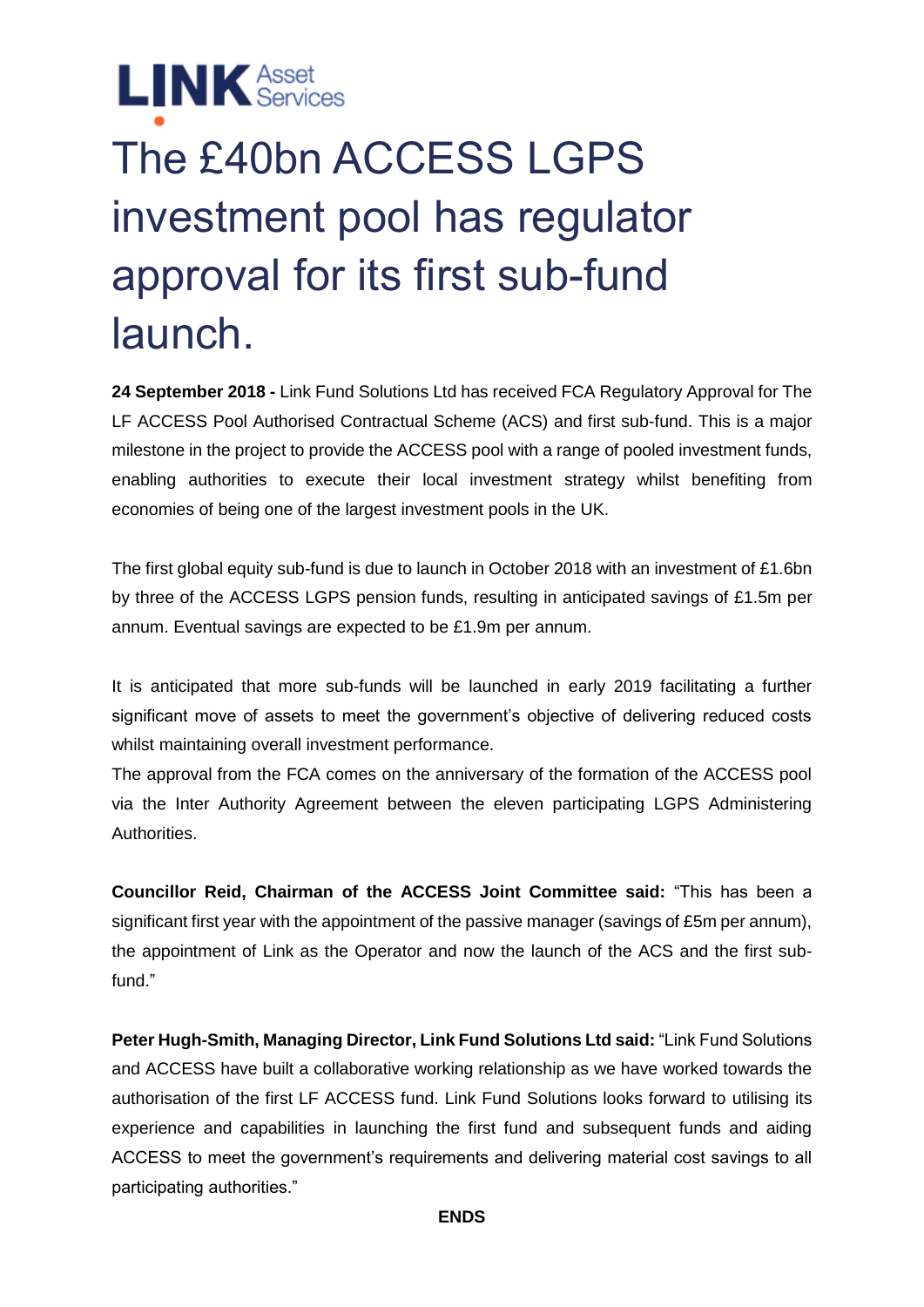

### **Media enquiries**

**UK & Europe:**

Teamspirit PR David Sells / Dan Pike 020 7861 3835 / [LinkAssetServices@teamspirit.uk.com](mailto:LinkAssetServices@teamspirit.uk.com)

#### **Note to editors**

### **About ACCESS**

ACCESS (A Collaboration of Central, Eastern and Southern Shires) is made of 11 LGPS Administering Authorities: Cambridgeshire County Council; East Sussex County Council; Essex County Council; Hampshire County Council; Hertfordshire County Council; Isle of Wight Council; Kent County Council; Norfolk County Council; Northamptonshire County Council; Suffolk County Council; and West Sussex County Council.

The ACCESS Administering Authorities are committed to working together and have each signed an Inter Authority Agreement, setting out how they will work together in response to the Governments pooling agenda across the LGPS, and to optimise benefits and efficiencies on behalf of their individual and collective stakeholders.

### **About Link Asset Services**

Link Asset Services works in partnership internationally with almost 7,000 clients including asset managers and investors, business managers, asset owners, trustees, issuers and borrowers. We provide the infrastructure through which assets are secured or deployed in both regulated and unregulated markets. The 3,000+ staff of Link Asset Services deliver more than 70 closely aligned services and help capital flow through the financial markets by processing £45bn of payments annually; as well as protecting and safeguarding more than £600bn held in funds, entities and other instruments.

Link Asset Services administers and safeguards assets across ten highly-regulated European jurisdictions. We work with a broad range of market segments, industries and asset classes, including equities, bonds and debt, and real assets. We work closely with regulators, industry bodies and market intermediaries. Our clients often procure multiple services from us and our approach and execution success has enabled us to build market leading positions across all of our business lines: